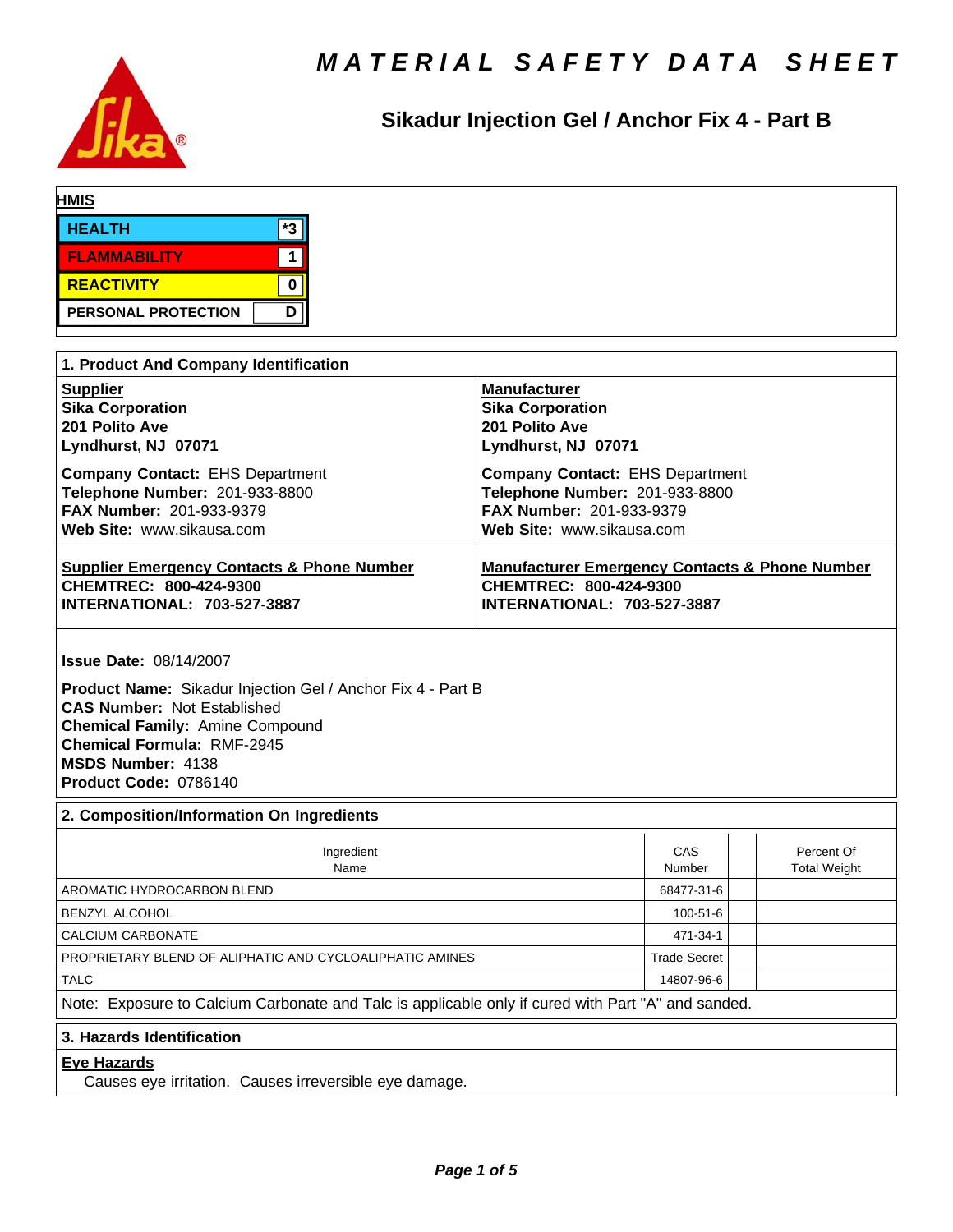### **Sikadur Injection Gel / Anchor Fix 4 - Part B**

### **3. Hazards Identification - Continued**

### **Skin Hazards**

Causes skin irritation. Causes irreversible skin damage. Prolonged and/or repeated skin contact may cause an allergic reaction/sensitization.

### **Ingestion Hazards**

May be harmful if swallowed.

**Inhalation Hazards** Causes respiratory tract irritation.

#### **4.First AidMeasures**

#### **Eye**

In case of contact, hold eyelids apart and immediately flush eyes with plenty of tepid water for at least 15 minutes. Get medical attention immediately if irritation develops and persists.

#### **Skin**

In case of contact, immediately flush skin with soap and plenty of tepid water for at least 15 minutes. Get medical attention immediately if irritation (redness, rash, blistering) develops and persists.

#### **Ingestion**

If swallowed, do not induce vomiting unless directed to do so by medical personnel.

### **Inhalation**

Remove to fresh air. If not breathing, give artificial respiration.

#### **5. Fire Fighting Measures**

#### **Flash Point:** >200 °F **Autoignition Point:** N/AV°F

#### **Fire And Explosion Hazards**

None known

#### **Extinguishing Media**

In case of fire, use water spray (fog) foam, dry chemical, or CO2.

#### **Fire Fighting Instructions**

In the event of a fire, firefighters should wear full protective clothing and NIOSH-approved self-contained breathing apparatus with a full facepiece operated in the pressure demand or other positive pressure mode.

#### **6. Accidental Release Measures**

Avoid release to the environment. Use appropriate Personal Protective Equipment (PPE). Contain spill and collect with absorbent material and transfer into suitable containers. Do not flush to sewer or allow to enter waterways. Ventilate enclosed area.

#### **7. Handling And Storage**

#### **Handling And Storage Precautions**

Keep containers tightly closed. Keep out of reach of children.

#### **Work/Hygienic Practices**

Wash thoroughly with soap and water after handling.

#### **8. Exposure Controls/Personal Protection**

#### **Engineering Controls**

Use with adequate general and local exhaust ventilation. Refer to the current edition of "Industrial Ventilation: A Manual of Recommended Practice" published by the American Conference of Governmental Industrial Hygienists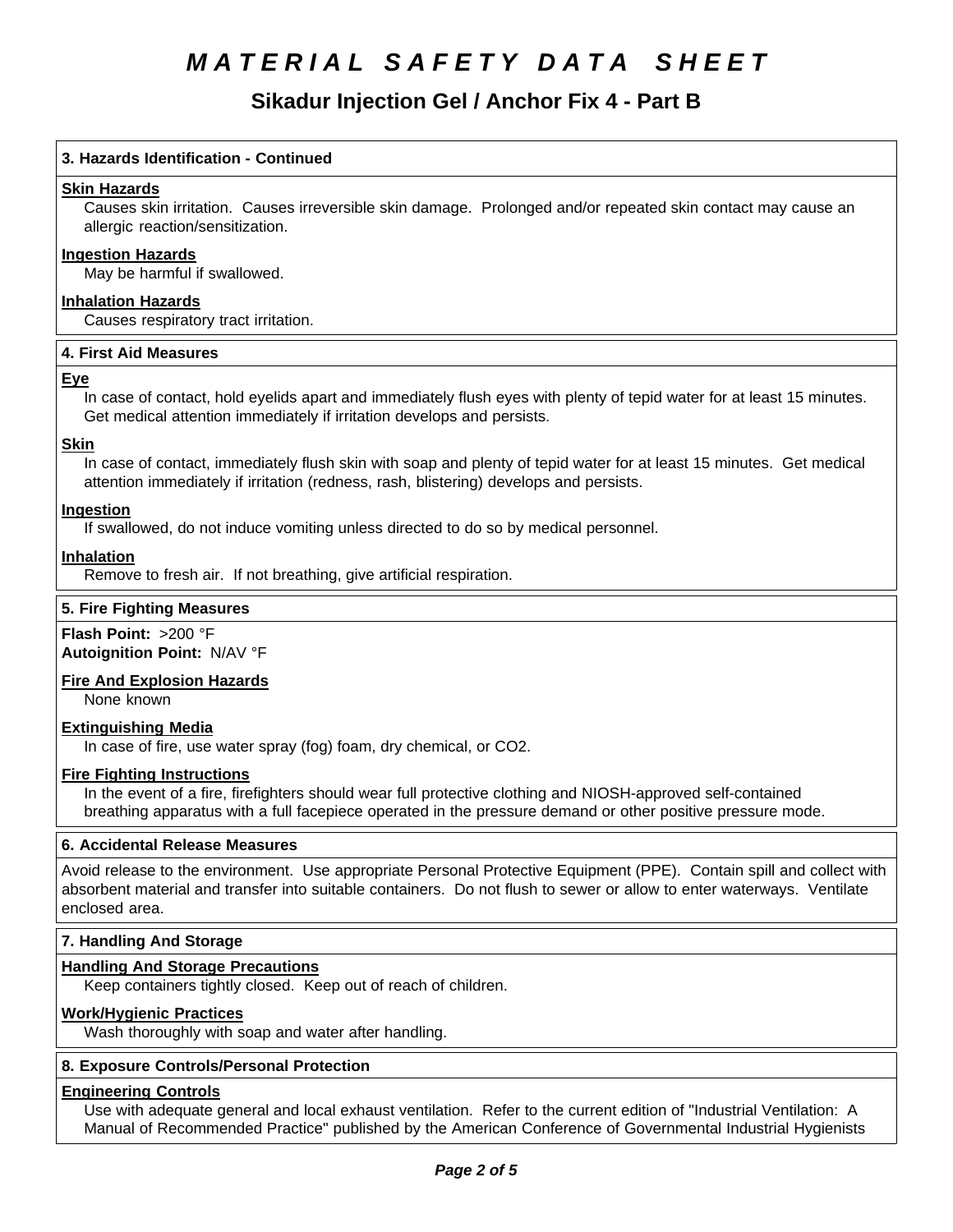### **Sikadur Injection Gel / Anchor Fix 4 - Part B**

#### **8. Exposure Controls/Personal Protection - Continued**

#### **Engineering Controls - Continued**

for information on the design, installation, use, and maintenance of exhaust systems.

#### **Eye/Face Protection**

Safety glasses with side shields or goggles.

#### **Skin Protection**

Chemical-resistant gloves. Lab coat or other work clothing. Launder before reuse.

#### **Respiratory Protection**

A respirator protection program that meets 29 CFR 1910.134 requirement must be followed whenever workplace conditions warrant a respirator's use. In areas where the Permissible Exposure Limits are exceeded, use a properly fitted NIOSH-approved respirator.

#### **Other/General Protection**

Wash thoroughly after handling.

#### **Ingredient(s) - Exposure Limits**

CALCIUM CARBONATE ACGIH TLV-TWA10 mg/m3 OSHA PEL-TWA 15 mg/m3 OSHA PEL-TWA 5 mg/m3 TALC ACGIH TLV-TWA 2 mg/m3 OSHA PEL-TWA 20 mppcf

#### **9. Physical And Chemical Properties**

#### **Appearance**

Grey Paste

**Odor**

Amine Odor

**Chemical Type:** Mixture **Physical State:** Solid **Melting Point:** N/AV°F **Boiling Point:** N/AV°F **Specific Gravity:** 1.65 **Percent Volatiles:** N/AV **Packing Density:** 13.81 pounds/gallon **Vapor Pressure:** N/AV **Vapor Density:** >AIR **Solubility: N/AV** VOC Content  $(A+B)$ : < 105 grams/liter

#### **10. Stability And Reactivity**

**Stability: Stable Hazardous Polymerization: Will Not Occur** 

#### **Conditions To Avoid (Stability)**

Exotherms when curing in mass.

#### **Incompatible Materials**

Strong Oxidizers, acids, bases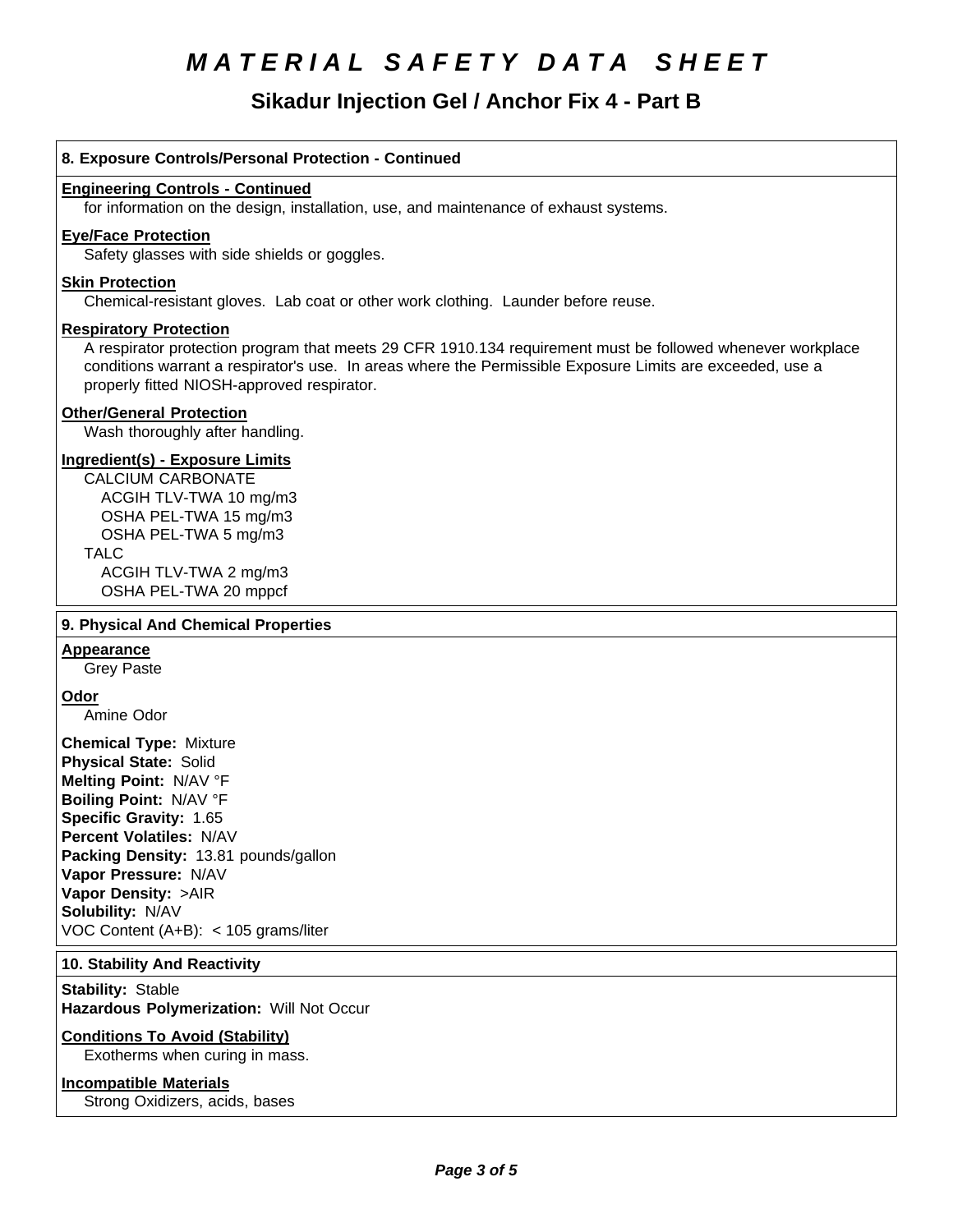### Sikadur Injection Gel / Anchor Fix 4 - Part B

| 10. Stability And Reactivity - Continued                                                                                                                                                                                                                                                                                                                                                                                         |
|----------------------------------------------------------------------------------------------------------------------------------------------------------------------------------------------------------------------------------------------------------------------------------------------------------------------------------------------------------------------------------------------------------------------------------|
| <b>Hazardous Decomposition Products</b><br>CO, CO2, Oxides of Nitrogen, Ammonia                                                                                                                                                                                                                                                                                                                                                  |
| <b>Conditions To Avoid (Polymerization)</b>                                                                                                                                                                                                                                                                                                                                                                                      |
| Exotherms when curing in mass.                                                                                                                                                                                                                                                                                                                                                                                                   |
| 11. Toxicological Information                                                                                                                                                                                                                                                                                                                                                                                                    |
| <b>Ingredient(s) - Carginogenicity</b>                                                                                                                                                                                                                                                                                                                                                                                           |
| <b>TALC</b><br>Listed In The IARC Monographs                                                                                                                                                                                                                                                                                                                                                                                     |
| 12. Ecological Information                                                                                                                                                                                                                                                                                                                                                                                                       |
| No Data Available                                                                                                                                                                                                                                                                                                                                                                                                                |
| 13. Disposal Considerations                                                                                                                                                                                                                                                                                                                                                                                                      |
| Dispose in accordance with applicable federal, state and local government regulations. Waste generators must<br>determine whether a discarded material is classified as a hazardous waste. USEPA guidelines for the classification<br>determination are listed in 40 CFR Parts 261.3. Additionally, waste generators must consult state and local hazardous<br>waste regulations to ensure complete and accurate classification. |
| 14. Transport Information                                                                                                                                                                                                                                                                                                                                                                                                        |
| <b>Proper Shipping Name</b><br>Not Regulated by the USDOT.                                                                                                                                                                                                                                                                                                                                                                       |
| 15. Regulatory Information                                                                                                                                                                                                                                                                                                                                                                                                       |
| <b>U.S. Regulatory Information</b><br>All ingredients of this product are listed or are excluded from listing under the U.S. Toxic Substances Control Act<br>(TSCA) Chemical Substance Inventory.                                                                                                                                                                                                                                |
| <b>SARA Hazard Classes</b><br><b>Acute Health Hazard</b><br><b>Chronic Health Hazard</b>                                                                                                                                                                                                                                                                                                                                         |
| <b>SARA Section 313 Notification</b><br>This product does not contain any ingredients regulated under Section 313 of the Emergency Planning and<br>Community Right-To-Know Act of 1986 or 40 CFR 372.                                                                                                                                                                                                                            |
| <b>Ingredient(s) - State Regulations</b><br><b>BENZYL ALCOHOL</b><br>New Jersey - Workplace Hazard<br>Pennsylvania - Workplace Hazard                                                                                                                                                                                                                                                                                            |

Massachusetts - Hazardous Substance

CALCIUM CARBONATE

Pennsylvania - Workplace Hazard

TALC

 New Jersey - Workplace Hazard Pennsylvania - Workplace Hazard Massachusetts - Hazardous Substance